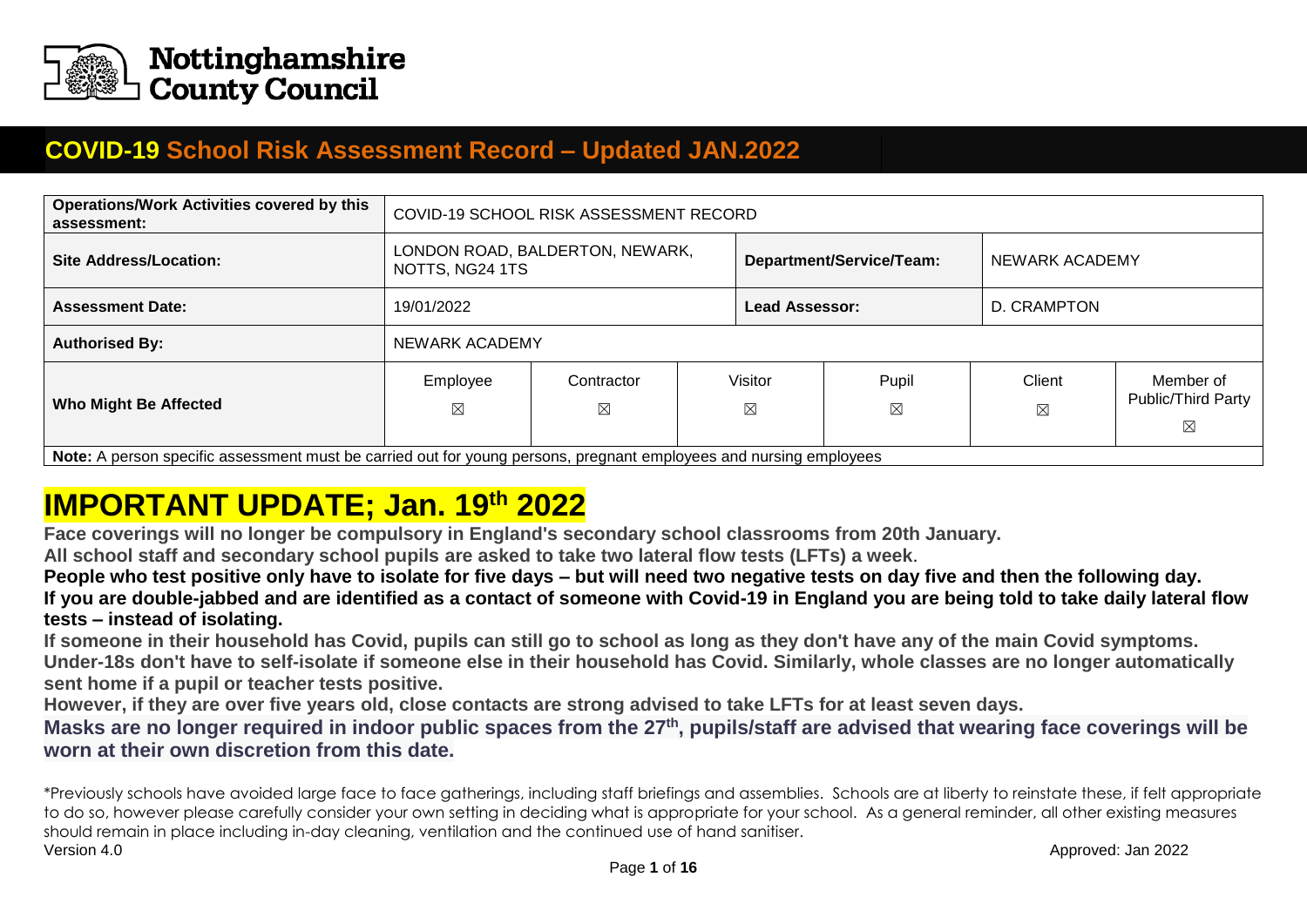| Hazards                                                                                          | How might they be Harmed                   | <b>Current Control/Mitigation Measures:</b>                                                                                                                                                                                                                                                                                                                                                                                                                                                                                                                                                                                                                                                                                                                                                                                                                                                                                                                                                                                                                                    |            | <b>Risk Rating</b> |             | Action                         |
|--------------------------------------------------------------------------------------------------|--------------------------------------------|--------------------------------------------------------------------------------------------------------------------------------------------------------------------------------------------------------------------------------------------------------------------------------------------------------------------------------------------------------------------------------------------------------------------------------------------------------------------------------------------------------------------------------------------------------------------------------------------------------------------------------------------------------------------------------------------------------------------------------------------------------------------------------------------------------------------------------------------------------------------------------------------------------------------------------------------------------------------------------------------------------------------------------------------------------------------------------|------------|--------------------|-------------|--------------------------------|
| Considered                                                                                       |                                            |                                                                                                                                                                                                                                                                                                                                                                                                                                                                                                                                                                                                                                                                                                                                                                                                                                                                                                                                                                                                                                                                                | _ikelihood | Severity           | Risk Rating | Requir<br>ed/<br>Action<br>No. |
| School failure to follow National Government<br>Guidelines.                                      | Individuals may be exposed to<br>COVID-19. | Chris Fisher, Louise Coutts and David Crampton will be responsible for checking<br>government guidance daily. In their absence Senior Leadership Team<br>Up to date guidance is distributed and communicated through the school community,<br>including; Governors, Staff, school-based Union Reps, Academy Trust etc. via email,<br>meetings, internet<br>Changes to school arrangements will be communicated to parents via email,<br>meetings, internet<br>Changes to pupil arrangements / requirements to be communicated and reinforced<br>via Head Teacher / Teachers.<br>Queries regarding COVID-19 in schools, other educational establishments and<br>children's social care can be discussed via the DfE Coronavirus helpline, tel: 0800<br>046 8687 / dfe.coronavirushelpline@education.gov.uk                                                                                                                                                                                                                                                                      |            |                    |             |                                |
| Increased risk of transmission due to<br>increased pupils / staff working in close<br>proximity. | Individuals may be exposed to<br>COVID-19. | Government guidance no longer recommend that it is necessary to keep pupils in<br>consistent groups or 'bubbles'.<br>Assemblies can resume. The following control measures will be implemented to<br>ensure that assemblies are managed: Ventilation, hand hygiene<br>Pupil groups are now able to mix during lunchtime. The following control measures<br>will be implemented to ensure that lunchtimes are managed: Ventilation, hand<br>hygiene<br>The reintroduction of 'bubbles', which may be considered as part of a response to<br>an outbreak - needs to consider the impact on education delivery.<br>Education settings will continue to have a role in working with health protection<br>teams in the case of a local outbreak. If there is an outbreak a setting may be<br>advised to temporarily reintroduce some control measures.<br>It is vital that a schools COVID-19 outbreak management plan is fully implemented<br>which outlines proportionate control measures to manage and reduce the risk of<br>COVID-19 transmission in the event of an outbreak. |            |                    |             |                                |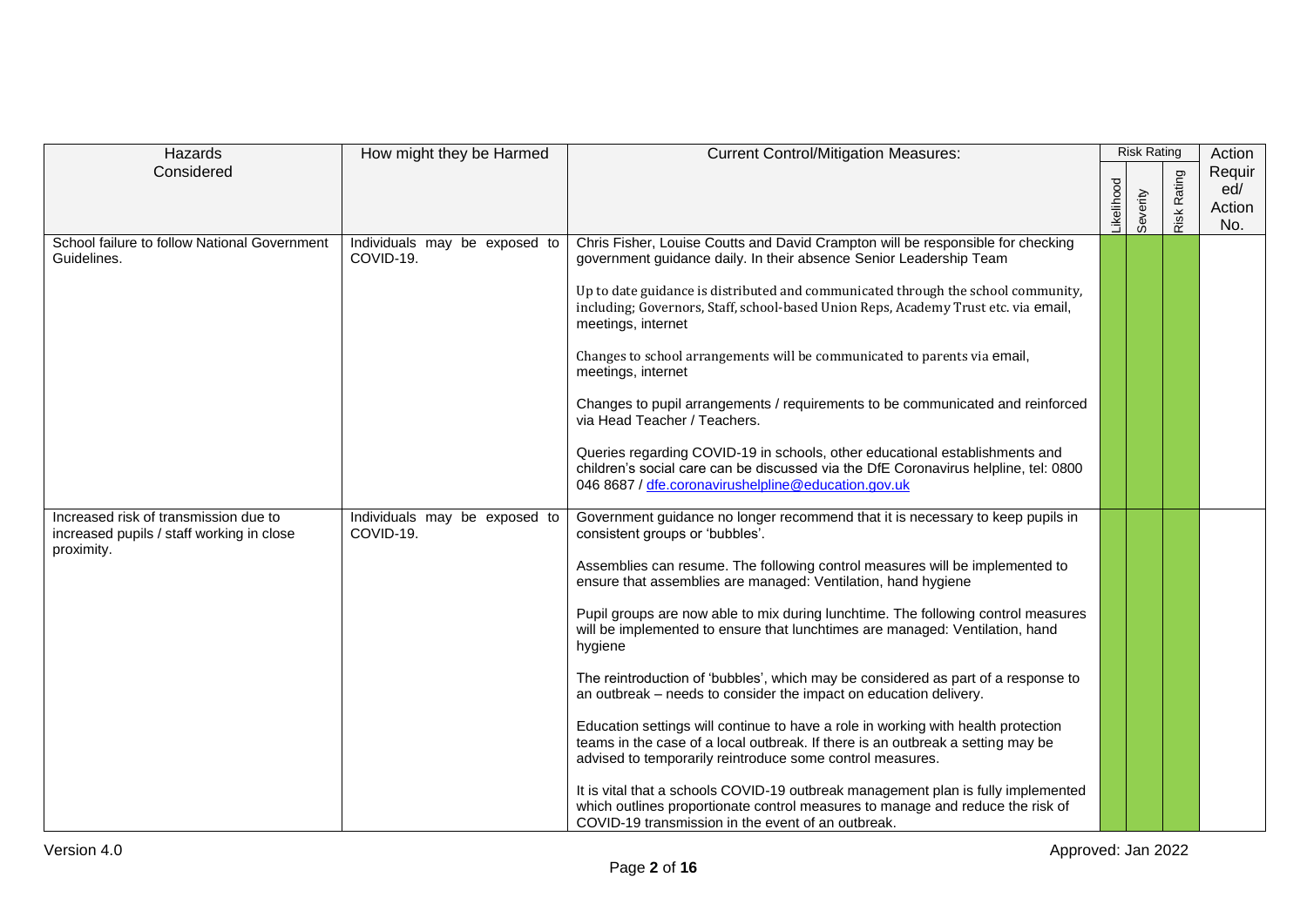| Hazards                                                                              | How might they be Harmed                   | <b>Current Control/Mitigation Measures:</b>                                                                                                                                                                                                                                                                                                                                                                                                                                                                                                                                                                                                                                                                                                                                                                                                                                                                                                                                                                                                                                                                                                                                                                                                                                                                                                                                                                                                                                                                                                                                                                                                                                                 |           | <b>Risk Rating</b> |                    | Action                         |
|--------------------------------------------------------------------------------------|--------------------------------------------|---------------------------------------------------------------------------------------------------------------------------------------------------------------------------------------------------------------------------------------------------------------------------------------------------------------------------------------------------------------------------------------------------------------------------------------------------------------------------------------------------------------------------------------------------------------------------------------------------------------------------------------------------------------------------------------------------------------------------------------------------------------------------------------------------------------------------------------------------------------------------------------------------------------------------------------------------------------------------------------------------------------------------------------------------------------------------------------------------------------------------------------------------------------------------------------------------------------------------------------------------------------------------------------------------------------------------------------------------------------------------------------------------------------------------------------------------------------------------------------------------------------------------------------------------------------------------------------------------------------------------------------------------------------------------------------------|-----------|--------------------|--------------------|--------------------------------|
| Considered                                                                           |                                            |                                                                                                                                                                                                                                                                                                                                                                                                                                                                                                                                                                                                                                                                                                                                                                                                                                                                                                                                                                                                                                                                                                                                                                                                                                                                                                                                                                                                                                                                                                                                                                                                                                                                                             | ikelihood | Severity           | <b>Risk Rating</b> | Requir<br>ed/<br>Action<br>No. |
|                                                                                      |                                            |                                                                                                                                                                                                                                                                                                                                                                                                                                                                                                                                                                                                                                                                                                                                                                                                                                                                                                                                                                                                                                                                                                                                                                                                                                                                                                                                                                                                                                                                                                                                                                                                                                                                                             |           |                    |                    |                                |
| Management of confirmed cases of COVID-<br>19 amongst the school community.          | Individuals may be exposed to<br>COVID-19. | Education settings will continue to have a role in working with health protection<br>teams in the case of a local outbreak. If there is an outbreak a setting may be<br>advised to temporarily reintroduce some control measures.                                                                                                                                                                                                                                                                                                                                                                                                                                                                                                                                                                                                                                                                                                                                                                                                                                                                                                                                                                                                                                                                                                                                                                                                                                                                                                                                                                                                                                                           |           |                    |                    |                                |
|                                                                                      |                                            | It is vital that a schools COVID-19 outbreak management plan is fully implemented<br>which outlines proportionate control measures to manage and reduce the risk of<br>COVID-19 transmission in the event of an outbreak.                                                                                                                                                                                                                                                                                                                                                                                                                                                                                                                                                                                                                                                                                                                                                                                                                                                                                                                                                                                                                                                                                                                                                                                                                                                                                                                                                                                                                                                                   |           |                    |                    |                                |
| Use of face coverings in education settings<br>to minimise transmission of COVID-19. | Individuals may be exposed to<br>COVID-19. | The legal requirement to wear face coverings is being removed from Jan.26 <sup>th</sup> 2022.<br>If there is an outbreak in school, you may be advised to temporarily reintroduce the<br>wearing of face coverings in communal areas of classrooms (by pupils, staff and<br>visitors, unless exempt).<br>It is vital that a schools COVID-19 outbreak management plan is fully implemented<br>which outlines proportionate control measures to manage and reduce the risk of<br>COVID-19 transmission in the event of an outbreak.<br>When and if face coverings are required/reintroduced;<br>Face coverings (whether transparent or cloth) must fit securely around the face to<br>cover the nose and mouth and be made with a breathable material capable of<br>filtering airborne particles.<br>Face visors or shields can be worn by those exempt from wearing a face covering<br>but they are not an equivalent alternative in terms of source control of virus<br>transmission. In this situation an individual risk assessment must be completed,<br>and items must always be cleaned appropriately.<br>The use of face coverings may have a particular impact on those who rely on visual<br>signals for communication. Those who communicate with or provide support to<br>those who do, are exempt from any recommendation to wear face coverings in<br>education and childcare settings.<br>You have a duty to make reasonable adjustments for disabled pupils to support<br>them to access education successfully. Where appropriate, you should discuss<br>with pupils and parents the types of reasonable adjustments that are being<br>considered to support an individual. |           |                    |                    |                                |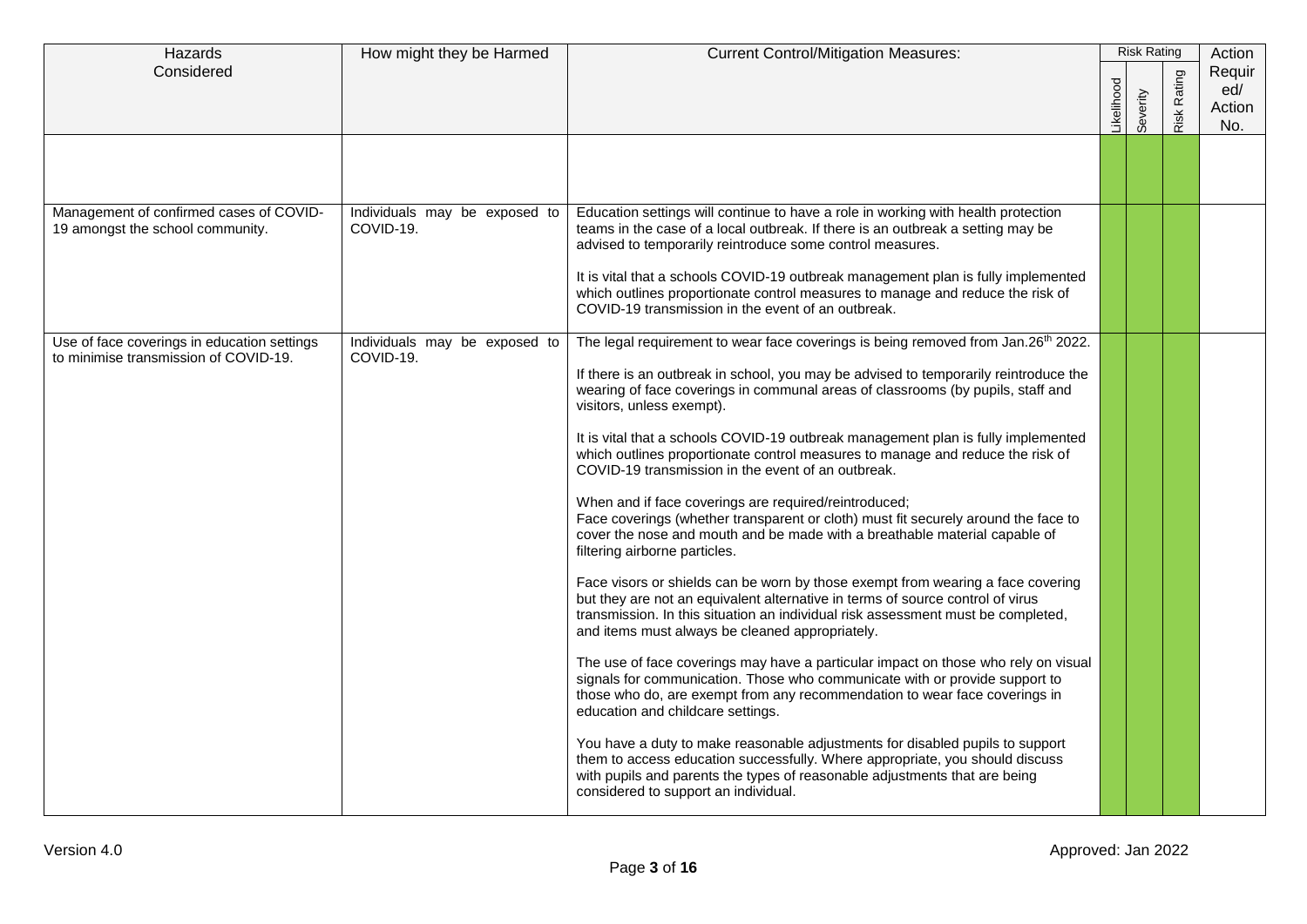| Considered<br>Requir<br><b>Risk Rating</b><br>Likelihood<br>ed/<br>Severity<br>Action<br>No.<br>No pupil or student should be denied education on the grounds of whether they<br>are, or are not, wearing a face covering.<br>Outbreak management of confirmed cases of<br>Individuals may be exposed to<br>You must have an outbreak management plan outlining how your school operates<br>COVID-19.<br>if there is an outbreak in your school or local area.<br>COVID-19 amongst the school community.<br>Central government may offer local areas of particular concern an enhanced<br>response package to help limit increases in transmission.<br>Please refer to the outbreak thresholds given in the Contingency Framework for<br>childcare and educational settings (page 18).<br>Additional support is available via the DfE helpline on 0800 046 8687 and selecting<br>option 1 for advice on the action to take if you are concerned about transmission in<br>the setting.<br>It is vital that a schools COVID-19 outbreak management plan is fully implemented<br>which outlines proportionate control measures to manage and reduce the risk of<br>COVID-19 transmission in the event of an outbreak.<br>You must also contact the DFE helpline in the event that a child or member of staff<br>develops serious illness (e.g. students or staff members admitted to hospital or a<br>death as a result of a confirmed COVID-19 infection)<br>Increased risk of transmission due to<br>Individuals may be exposed to<br>Hand and respiratory hygiene<br>COVID-19.<br>Frequent and thorough hand cleaning should now be regular practice. You must<br>inadequate hygiene and inadequate PPE.<br>continue to ensure that pupils clean their hands regularly. This can be done with<br>soap and water or hand sanitiser.<br>Staff to reinforce messages (to pupils and others) to;<br>Avoid touching eyes, nose and mouth with unwashed hands. Wash hands<br>$\bullet$<br>immediately after doing so.<br>Catch it, Bin it, Kill it. Cover cough / sneeze with tissue, throwing tissue in<br>the bin and washing hands.<br>Lidded bins MUST be used.<br>All staff, pupils, contractors and visitors will be required to wash their hands for 20<br>seconds with soap and water, remembering the importance of proper drying;<br>Before leaving home<br>On arrival at school<br>After using the toilet<br>After breaks / sporting activities<br>$\bullet$<br>Approved: Jan 2022 | Hazards     | How might they be Harmed | <b>Current Control/Mitigation Measures:</b> | <b>Risk Rating</b> | Action |
|-----------------------------------------------------------------------------------------------------------------------------------------------------------------------------------------------------------------------------------------------------------------------------------------------------------------------------------------------------------------------------------------------------------------------------------------------------------------------------------------------------------------------------------------------------------------------------------------------------------------------------------------------------------------------------------------------------------------------------------------------------------------------------------------------------------------------------------------------------------------------------------------------------------------------------------------------------------------------------------------------------------------------------------------------------------------------------------------------------------------------------------------------------------------------------------------------------------------------------------------------------------------------------------------------------------------------------------------------------------------------------------------------------------------------------------------------------------------------------------------------------------------------------------------------------------------------------------------------------------------------------------------------------------------------------------------------------------------------------------------------------------------------------------------------------------------------------------------------------------------------------------------------------------------------------------------------------------------------------------------------------------------------------------------------------------------------------------------------------------------------------------------------------------------------------------------------------------------------------------------------------------------------------------------------------------------------------------------------------------------------------------------------------------------------------------------------------------------------------------------|-------------|--------------------------|---------------------------------------------|--------------------|--------|
|                                                                                                                                                                                                                                                                                                                                                                                                                                                                                                                                                                                                                                                                                                                                                                                                                                                                                                                                                                                                                                                                                                                                                                                                                                                                                                                                                                                                                                                                                                                                                                                                                                                                                                                                                                                                                                                                                                                                                                                                                                                                                                                                                                                                                                                                                                                                                                                                                                                                                         |             |                          |                                             |                    |        |
|                                                                                                                                                                                                                                                                                                                                                                                                                                                                                                                                                                                                                                                                                                                                                                                                                                                                                                                                                                                                                                                                                                                                                                                                                                                                                                                                                                                                                                                                                                                                                                                                                                                                                                                                                                                                                                                                                                                                                                                                                                                                                                                                                                                                                                                                                                                                                                                                                                                                                         |             |                          |                                             |                    |        |
|                                                                                                                                                                                                                                                                                                                                                                                                                                                                                                                                                                                                                                                                                                                                                                                                                                                                                                                                                                                                                                                                                                                                                                                                                                                                                                                                                                                                                                                                                                                                                                                                                                                                                                                                                                                                                                                                                                                                                                                                                                                                                                                                                                                                                                                                                                                                                                                                                                                                                         |             |                          |                                             |                    |        |
|                                                                                                                                                                                                                                                                                                                                                                                                                                                                                                                                                                                                                                                                                                                                                                                                                                                                                                                                                                                                                                                                                                                                                                                                                                                                                                                                                                                                                                                                                                                                                                                                                                                                                                                                                                                                                                                                                                                                                                                                                                                                                                                                                                                                                                                                                                                                                                                                                                                                                         |             |                          |                                             |                    |        |
|                                                                                                                                                                                                                                                                                                                                                                                                                                                                                                                                                                                                                                                                                                                                                                                                                                                                                                                                                                                                                                                                                                                                                                                                                                                                                                                                                                                                                                                                                                                                                                                                                                                                                                                                                                                                                                                                                                                                                                                                                                                                                                                                                                                                                                                                                                                                                                                                                                                                                         |             |                          |                                             |                    |        |
|                                                                                                                                                                                                                                                                                                                                                                                                                                                                                                                                                                                                                                                                                                                                                                                                                                                                                                                                                                                                                                                                                                                                                                                                                                                                                                                                                                                                                                                                                                                                                                                                                                                                                                                                                                                                                                                                                                                                                                                                                                                                                                                                                                                                                                                                                                                                                                                                                                                                                         |             |                          |                                             |                    |        |
|                                                                                                                                                                                                                                                                                                                                                                                                                                                                                                                                                                                                                                                                                                                                                                                                                                                                                                                                                                                                                                                                                                                                                                                                                                                                                                                                                                                                                                                                                                                                                                                                                                                                                                                                                                                                                                                                                                                                                                                                                                                                                                                                                                                                                                                                                                                                                                                                                                                                                         |             |                          |                                             |                    |        |
|                                                                                                                                                                                                                                                                                                                                                                                                                                                                                                                                                                                                                                                                                                                                                                                                                                                                                                                                                                                                                                                                                                                                                                                                                                                                                                                                                                                                                                                                                                                                                                                                                                                                                                                                                                                                                                                                                                                                                                                                                                                                                                                                                                                                                                                                                                                                                                                                                                                                                         |             |                          |                                             |                    |        |
|                                                                                                                                                                                                                                                                                                                                                                                                                                                                                                                                                                                                                                                                                                                                                                                                                                                                                                                                                                                                                                                                                                                                                                                                                                                                                                                                                                                                                                                                                                                                                                                                                                                                                                                                                                                                                                                                                                                                                                                                                                                                                                                                                                                                                                                                                                                                                                                                                                                                                         |             |                          |                                             |                    |        |
|                                                                                                                                                                                                                                                                                                                                                                                                                                                                                                                                                                                                                                                                                                                                                                                                                                                                                                                                                                                                                                                                                                                                                                                                                                                                                                                                                                                                                                                                                                                                                                                                                                                                                                                                                                                                                                                                                                                                                                                                                                                                                                                                                                                                                                                                                                                                                                                                                                                                                         |             |                          |                                             |                    |        |
|                                                                                                                                                                                                                                                                                                                                                                                                                                                                                                                                                                                                                                                                                                                                                                                                                                                                                                                                                                                                                                                                                                                                                                                                                                                                                                                                                                                                                                                                                                                                                                                                                                                                                                                                                                                                                                                                                                                                                                                                                                                                                                                                                                                                                                                                                                                                                                                                                                                                                         |             |                          |                                             |                    |        |
|                                                                                                                                                                                                                                                                                                                                                                                                                                                                                                                                                                                                                                                                                                                                                                                                                                                                                                                                                                                                                                                                                                                                                                                                                                                                                                                                                                                                                                                                                                                                                                                                                                                                                                                                                                                                                                                                                                                                                                                                                                                                                                                                                                                                                                                                                                                                                                                                                                                                                         | Version 4.0 |                          |                                             |                    |        |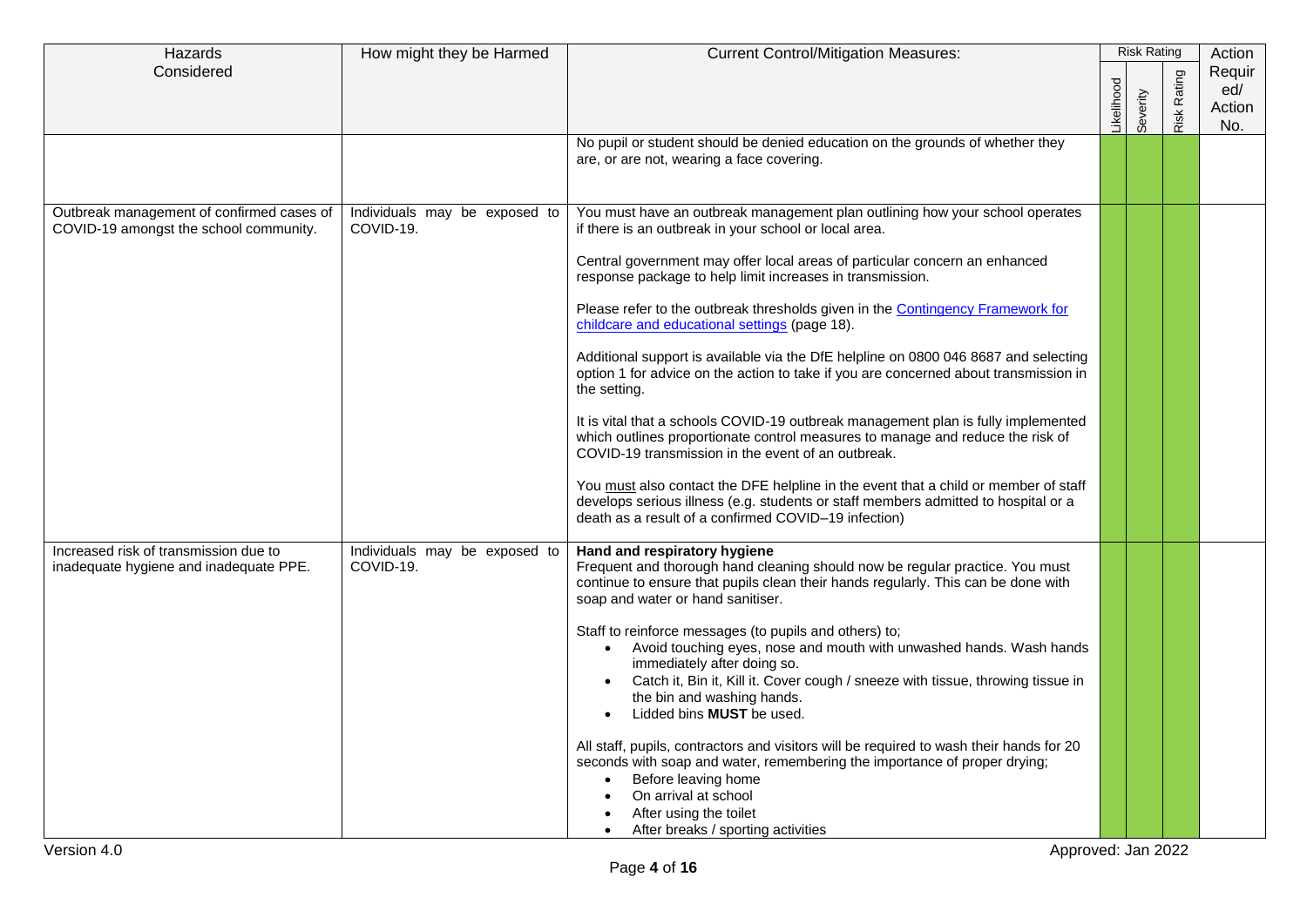| Hazards                                                               | How might they be Harmed                   | <b>Current Control/Mitigation Measures:</b>                                                                                                                                                                                                                                                                                                                                                                                                                                                                                                                                                                                                                                                                                                                                                                                                                                                                                                                                                                                                                                                                                                                                                                                                                                               |            | <b>Risk Rating</b> |             | Action                         |
|-----------------------------------------------------------------------|--------------------------------------------|-------------------------------------------------------------------------------------------------------------------------------------------------------------------------------------------------------------------------------------------------------------------------------------------------------------------------------------------------------------------------------------------------------------------------------------------------------------------------------------------------------------------------------------------------------------------------------------------------------------------------------------------------------------------------------------------------------------------------------------------------------------------------------------------------------------------------------------------------------------------------------------------------------------------------------------------------------------------------------------------------------------------------------------------------------------------------------------------------------------------------------------------------------------------------------------------------------------------------------------------------------------------------------------------|------------|--------------------|-------------|--------------------------------|
| Considered                                                            |                                            |                                                                                                                                                                                                                                                                                                                                                                                                                                                                                                                                                                                                                                                                                                                                                                                                                                                                                                                                                                                                                                                                                                                                                                                                                                                                                           | Likelihood | Severity           | Risk Rating | Requir<br>ed/<br>Action<br>No. |
| Increased risk of transmission due to<br>inadequate cleaning regimes. | Individuals may be exposed to<br>COVID-19. | When changing rooms<br>$\bullet$<br>Before food preparation<br>Before and after eating any food (inc. snacks)<br>Before leaving school<br>Staff to supervise young children and pupils with complex needs to ensure they<br>wash their hands for 20 seconds with soap and running water.<br>Supervised use of hand sanitiser to minimise risk of ingestion. Consider<br>alternatives such as skin friendly skin cleaning wipes.<br>Use of hand gel and accessibility to children is risk assessed within a COSHH<br>assessment and MSDS sheet is available. Specific consideration to ingestion and<br>fire. Note: hand washing is more effective than the use of hand gel.<br>Free resources are available, including materials to encourage good hand and<br>respiratory hygiene via: Information about the Coronavirus (e-bug.eu)<br>Use of personal protective equipment (PPE)<br>Most staff in schools will not require PPE beyond what they would normally need<br>for their work. Further guidance is available at: Use of PPE in education, childcare<br>and children's social care - GOV.UK (www.gov.uk)<br>An appropriate cleaning schedule must be implemented and maintained. This must<br>include regular cleaning of areas and equipment (for example, twice per day), with |            |                    |             |                                |
| Increased risk of transmission due to                                 | Individuals may be exposed to              | a particular focus on frequently touched surfaces.<br>The risks from any hazardous substances used for cleaning MUST be COSHH<br>assessed and MSDS sheet available. Findings will be formally communicated to<br>relevant persons. Key considerations given to use of products in classrooms e.g.<br>safe storage.<br>Staff required to conduct cleaning tasks to have received suitable and sufficient<br>training for safe cleaning procedures and use of hazardous substances.<br>Additional guidance is available at: COVID-19: cleaning of non-healthcare settings<br>outside the home - GOV.UK (www.gov.uk)<br>When your school is in operation, it is important to ensure it is well ventilated and                                                                                                                                                                                                                                                                                                                                                                                                                                                                                                                                                                                |            |                    |             |                                |
| insufficient ventilation.                                             | COVID-19.                                  | that a comfortable teaching environment is maintained.                                                                                                                                                                                                                                                                                                                                                                                                                                                                                                                                                                                                                                                                                                                                                                                                                                                                                                                                                                                                                                                                                                                                                                                                                                    |            |                    |             |                                |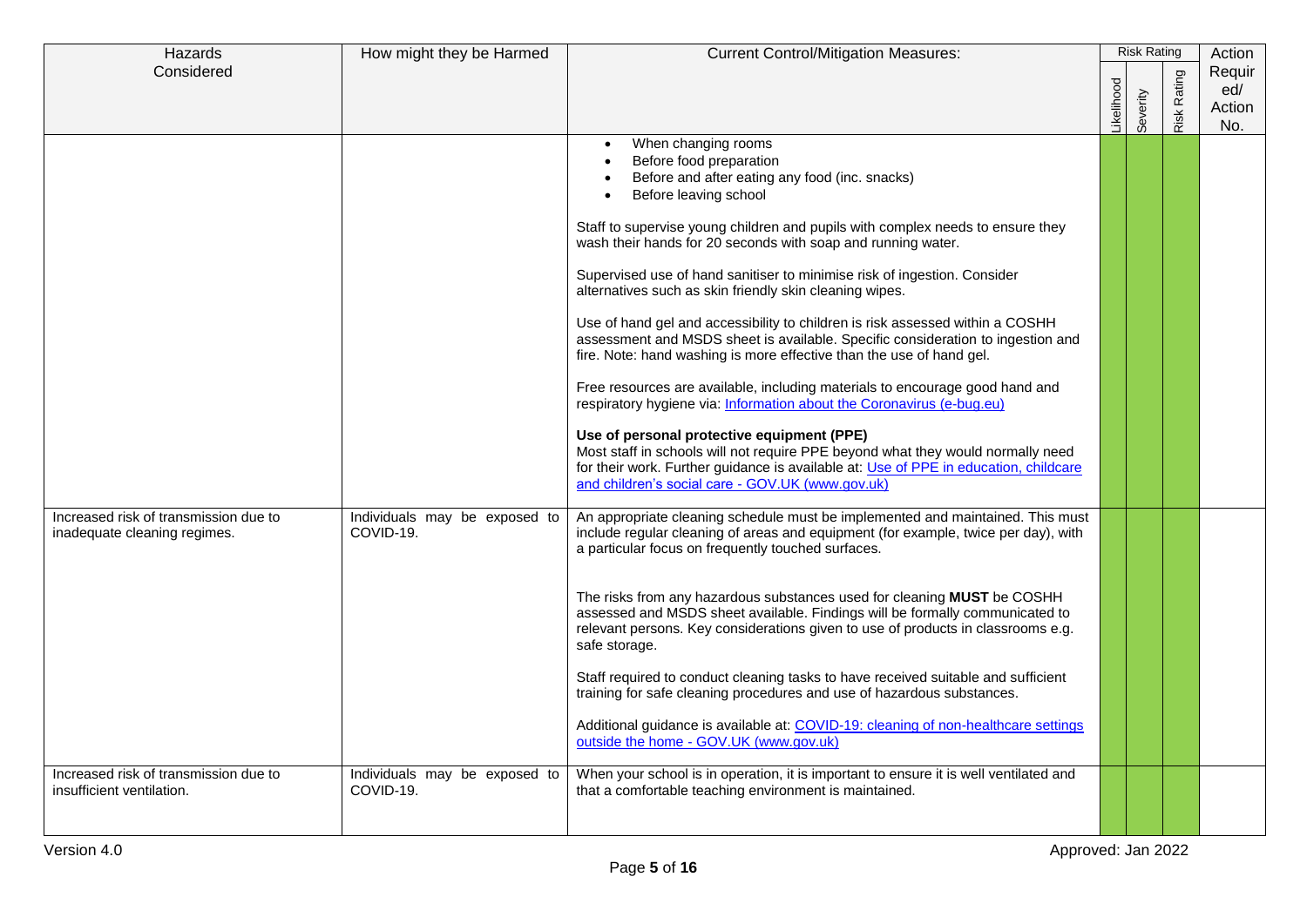| Hazards                                                                                                           | How might they be Harmed                   | <b>Current Control/Mitigation Measures:</b>                                                                                                                                                                                                                                                                                                                                                                                                                                                                                                                                                                                                                                                                                                                                                                                                                                                                                                                                                                                                                                                                                                                                                                                                                                                                                                                                                                                                                                                                                                                                                                                                                                                                                                                       |           | <b>Risk Rating</b> |                | Action                         |
|-------------------------------------------------------------------------------------------------------------------|--------------------------------------------|-------------------------------------------------------------------------------------------------------------------------------------------------------------------------------------------------------------------------------------------------------------------------------------------------------------------------------------------------------------------------------------------------------------------------------------------------------------------------------------------------------------------------------------------------------------------------------------------------------------------------------------------------------------------------------------------------------------------------------------------------------------------------------------------------------------------------------------------------------------------------------------------------------------------------------------------------------------------------------------------------------------------------------------------------------------------------------------------------------------------------------------------------------------------------------------------------------------------------------------------------------------------------------------------------------------------------------------------------------------------------------------------------------------------------------------------------------------------------------------------------------------------------------------------------------------------------------------------------------------------------------------------------------------------------------------------------------------------------------------------------------------------|-----------|--------------------|----------------|--------------------------------|
| Considered                                                                                                        |                                            |                                                                                                                                                                                                                                                                                                                                                                                                                                                                                                                                                                                                                                                                                                                                                                                                                                                                                                                                                                                                                                                                                                                                                                                                                                                                                                                                                                                                                                                                                                                                                                                                                                                                                                                                                                   | ikelihood | Severity           | Rating<br>Risk | Requir<br>ed/<br>Action<br>No. |
|                                                                                                                   |                                            | Poorly ventilated areas of school must be identified, and controls implemented to<br>improve fresh air flow in these areas particularly when holding events where<br>visitors such as parents are on site, for example, school plays, assemblies.<br>Mechanical ventilation is a system that uses a fan to draw fresh air or extract air<br>from a room. These must be adjusted to increase the ventilation rate wherever<br>possible and checked to confirm that normal operation meets current guidance and<br>that only fresh outside air is circulated.<br>If possible, systems must be adjusted to full fresh air or, if this is not possible, then<br>system should be operated as normal as long as they are within a within a single<br>room and supplemented by an outdoor air supply.<br>Where mechanical ventilation systems exist, you must ensure that they are<br>maintained in accordance with the manufacturers' recommendations.<br>Opening external windows can improve natural ventilation, and in addition opening<br>internal doors can also assist with creating a throughput of air. If necessary,<br>external opening doors may also be used (if they are not fire doors and where it is<br>safe to do so).<br>The need for increased ventilation while maintaining a comfortable temperature<br>must be balances.<br>If you require any further support or guidance relating to ventilation in your school<br>please contact Suzanne Smith (Compliance, Maintenance and Risk Manager) via:<br>suzanne.smith@nottscc.gov.uk.<br>Additional guidance is also available at:<br>Ventilation and air conditioning during the coronavirus (COVID-19)<br>$\bullet$<br>pandemic (hse.gov.uk)<br><b>CIBSE - Coronavirus COVID 19</b><br>$\bullet$ |           |                    |                |                                |
| Failure to follow public health advice on<br>testing, self-isolation and managing<br>confirmed cases of COVID-19. | Individuals may be exposed to<br>COVID-19. | When an individual develops COVID-19 symptoms or has a positive test<br>Pupils, staff and other adults must follow public health advice on when to self-<br>isolate and what to do. Further information is available at: When to self-isolate and<br>what to do - Coronavirus (COVID-19) - NHS (www.nhs.uk)<br>Details on COVID-19 symptoms are available at: Symptoms of coronavirus<br>(COVID-19) - NHS (www.nhs.uk)<br>If a pupil is awaiting collection, they must be left in a room on their own if possible<br>and safe to do so. A window should be opened for fresh air ventilation if possible.                                                                                                                                                                                                                                                                                                                                                                                                                                                                                                                                                                                                                                                                                                                                                                                                                                                                                                                                                                                                                                                                                                                                                          |           |                    |                |                                |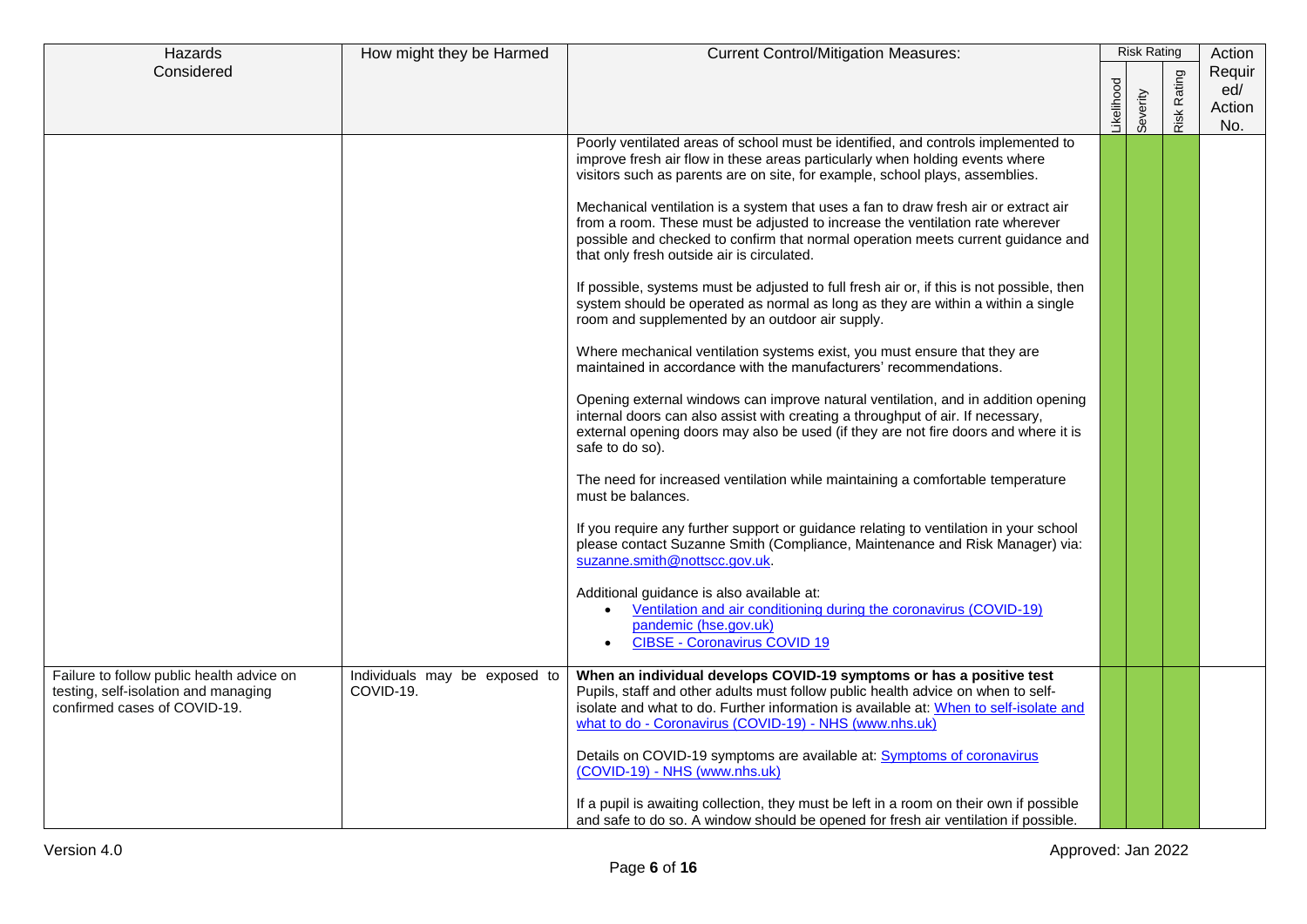| Hazards    | How might they be Harmed | <b>Current Control/Mitigation Measures:</b>                                                                                                                                                                                                                                                                                                                                 |                  | <b>Risk Rating</b> |             | Action                         |
|------------|--------------------------|-----------------------------------------------------------------------------------------------------------------------------------------------------------------------------------------------------------------------------------------------------------------------------------------------------------------------------------------------------------------------------|------------------|--------------------|-------------|--------------------------------|
| Considered |                          |                                                                                                                                                                                                                                                                                                                                                                             | <b>ikelihood</b> | Severity           | Risk Rating | Requir<br>ed/<br>Action<br>No. |
|            |                          | Appropriate PPE should also be used if close contact is necessary. Further<br>information is available at: Use of PPE in education, childcare and children's social<br>care - GOV.UK (www.gov.uk).                                                                                                                                                                          |                  |                    |             |                                |
|            |                          | Symptomatic child will be moved to the medical room which is used as the isolation<br>area until parent arrives for collection.                                                                                                                                                                                                                                             |                  |                    |             |                                |
|            |                          | Any rooms used must be cleaned after they have left. The Government guidance<br>for cleaning non-healthcare settings MUST be followed: COVID-19: cleaning in<br>non-healthcare settings outside the home - GOV.UK (www.gov.uk)                                                                                                                                              |                  |                    |             |                                |
|            |                          | Everyone MUST wash their hands thoroughly for 20 seconds with soap and<br>running water after any contact with someone who is unwell.                                                                                                                                                                                                                                       |                  |                    |             |                                |
|            |                          | If storing waste, prior to disposal due to confirmed or suspected COVID-19 ensure<br>this does not create any additional hazards:<br>Fire risk<br>Impede emergency exit routes<br>Trip hazard<br>Away from pupils<br>$\bullet$                                                                                                                                              |                  |                    |             |                                |
|            |                          | The household (including any siblings) should follow the current guidance for<br>households with possible or confirmed coronavirus (COVID-19) infection.                                                                                                                                                                                                                    |                  |                    |             |                                |
|            |                          | <b>Asymptomatic testing</b><br>Testing remains important in reducing the risk of transmission of infection within<br>schools. That is why, whilst some measures are relaxed, others will remain, and if<br>necessary, in response to the latest epidemiological data, we all need to be<br>prepared to step measures up or down in future depending on local circumstances. |                  |                    |             |                                |
|            |                          | Staff should undertake twice weekly home tests whenever they are on site until the<br>end of September, when this will be reviewed.                                                                                                                                                                                                                                         |                  |                    |             |                                |
|            |                          | Secondary schools should also retain a small asymptomatic testing site (ATS) on-<br>site until further notice so they can offer testing to pupils who are unable to test<br>themselves at home.                                                                                                                                                                             |                  |                    |             |                                |
|            |                          | <b>Confirmatory PCR tests</b><br>Staff and pupils with a positive LFD test result should self-isolate in line with the<br>current guidance                                                                                                                                                                                                                                  |                  |                    |             |                                |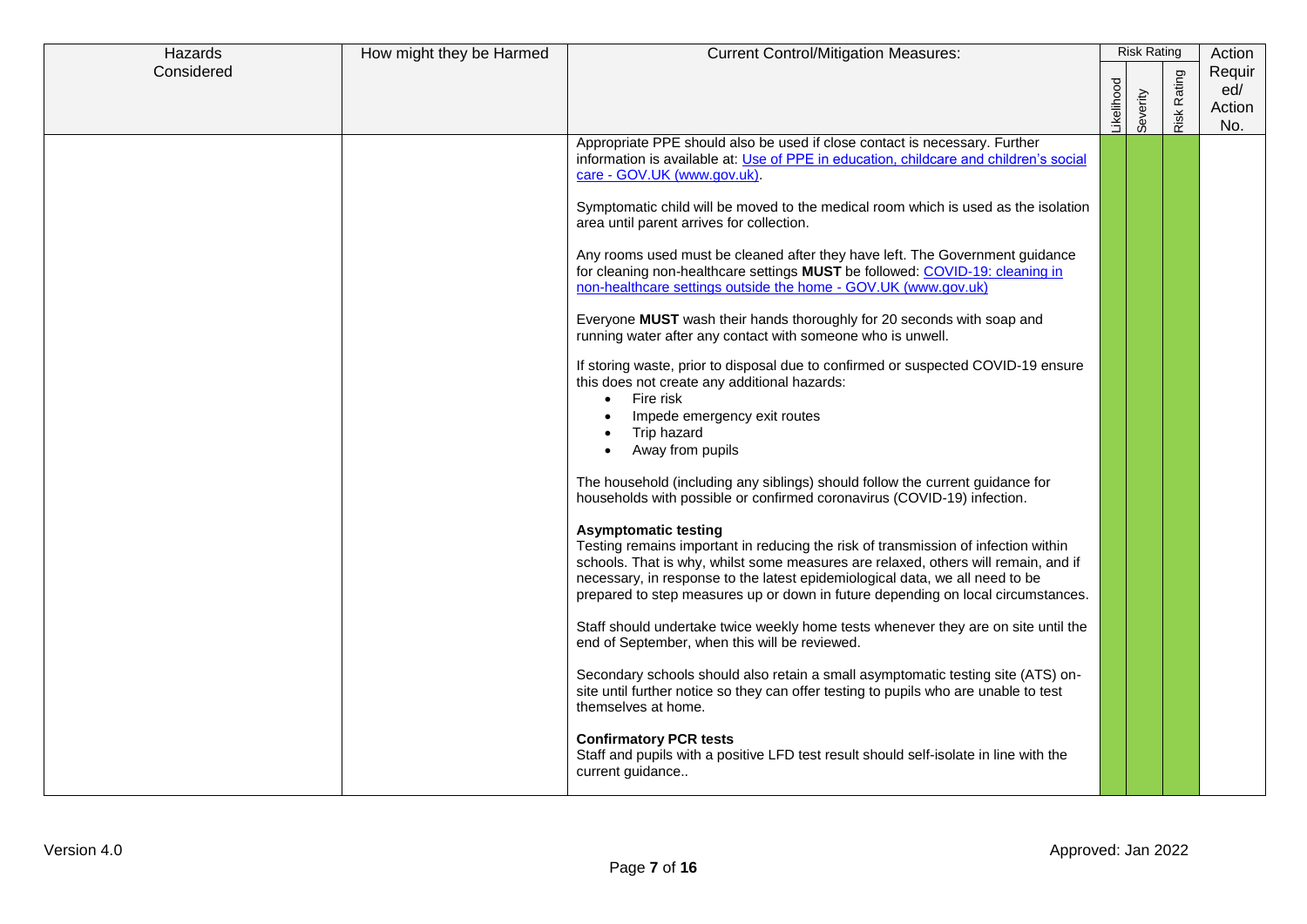| Hazards                                                            | How might they be Harmed                   | <b>Current Control/Mitigation Measures:</b>                                                                                                                                                                                                                                                                                                                                                                                                                                                                                                                                                                                                                                                                                                                                                                                                                                                                                                                                                                                                                                                                                                                                                                                                                                                                                                                                                  |           | <b>Risk Rating</b> |             | Action                         |
|--------------------------------------------------------------------|--------------------------------------------|----------------------------------------------------------------------------------------------------------------------------------------------------------------------------------------------------------------------------------------------------------------------------------------------------------------------------------------------------------------------------------------------------------------------------------------------------------------------------------------------------------------------------------------------------------------------------------------------------------------------------------------------------------------------------------------------------------------------------------------------------------------------------------------------------------------------------------------------------------------------------------------------------------------------------------------------------------------------------------------------------------------------------------------------------------------------------------------------------------------------------------------------------------------------------------------------------------------------------------------------------------------------------------------------------------------------------------------------------------------------------------------------|-----------|--------------------|-------------|--------------------------------|
| Considered                                                         |                                            |                                                                                                                                                                                                                                                                                                                                                                                                                                                                                                                                                                                                                                                                                                                                                                                                                                                                                                                                                                                                                                                                                                                                                                                                                                                                                                                                                                                              | ikelihood | Severity           | Risk Rating | Requir<br>ed/<br>Action<br>No. |
|                                                                    |                                            | They will also need to get a free PCR test to check if they have COVID-19: Get a<br>free PCR test to check if you have coronavirus (COVID-19) - GOV.UK<br>(www.gov.uk)<br>Whilst awaiting the PCR result, the individual should continue to self-isolate.<br>If the PCR test is taken within 2 days of the positive lateral flow test, and is<br>negative, it overrides the self-test LFD test and the pupil can return to school, as<br>long as the individual doesn't have COVID-19 symptoms.<br>Additional information is available via: Coronavirus (COVID-19): test kits for<br>schools and FE providers - GOV.UK (www.gov.uk)                                                                                                                                                                                                                                                                                                                                                                                                                                                                                                                                                                                                                                                                                                                                                          |           |                    |             |                                |
| Pupils identified as at increased risk and<br>exposed to COVID-19. | Individuals may be exposed to<br>COVID-19. | All clinically extremely vulnerable (CEV) children and young people should attend<br>their education setting unless they are one of the very small number of children and<br>young people under paediatric or other specialist care who have been advised by<br>their clinician or other specialist to not attend.<br>Further information is available at: Supporting pupils with medical conditions at<br>school - GOV.UK (www.gov.uk).<br>G. WILLIS - SENDCO to communicate appropriately with their most vulnerable<br>children and health care plans updated where necessary.<br>Additional arrangements implemented to support medical needs of pupils who will<br>be attending schools and documented within health care plans.<br>Health care plans and arrangements for supporting medical needs of pupils to be<br>communicated to relevant persons only.<br>Updated health care plans to be signed by parent / carer.<br>Assess the need for PPE / RPE to facilitate any close contact personal care, or<br>procedures that create airborne risk (e.g. suctioning and physiotherapy).<br>Further guidance is available at: Use of PPE in education, childcare and children's<br>social care - GOV.UK (www.gov.uk)<br>If RPE is required, training and face-fit testing will be required. In this instance<br>please email the NCC H&S Team for assistance at hands@nottscc.gov.uk. |           |                    |             |                                |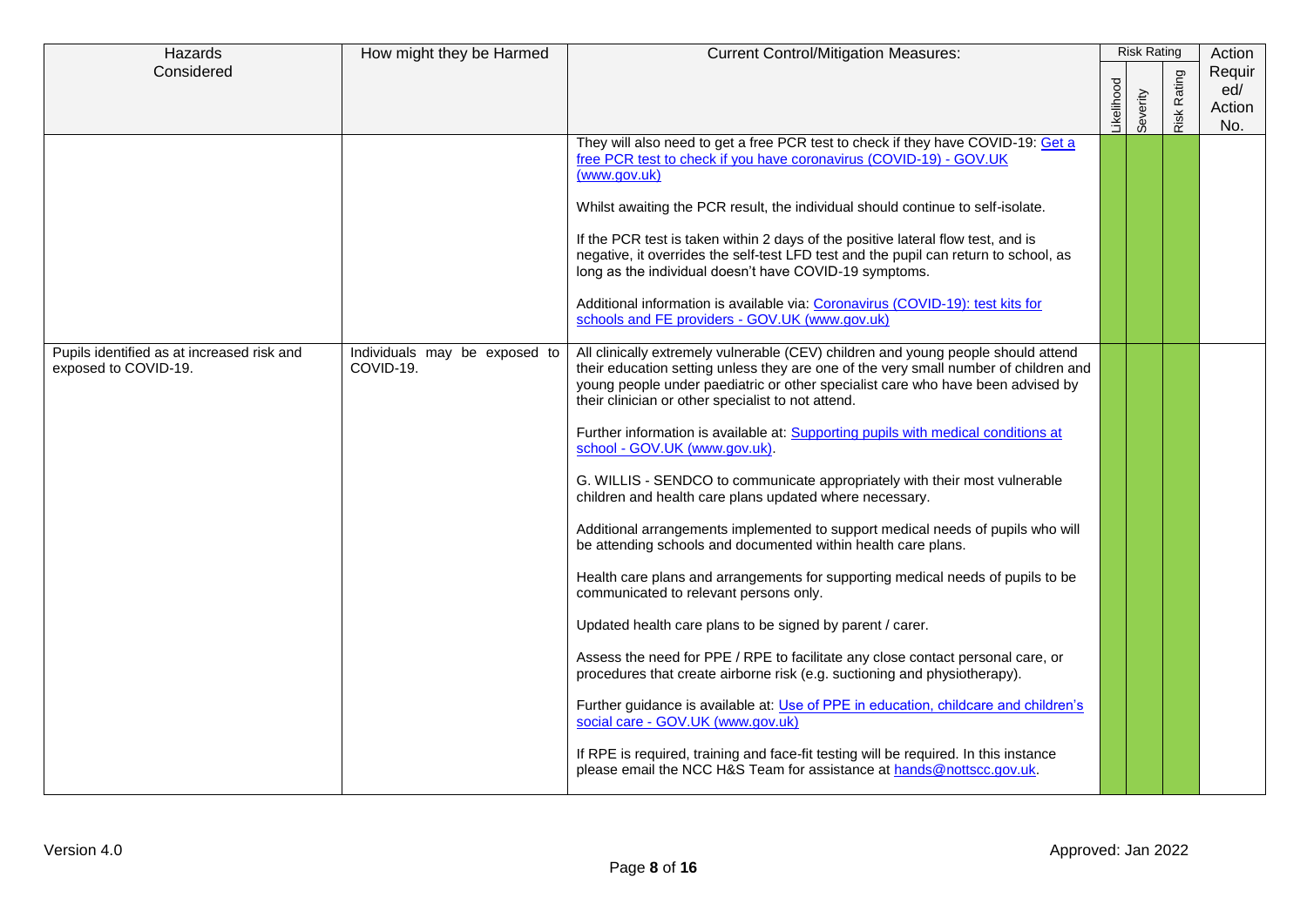| Hazards                                                           | How might they be Harmed<br><b>Current Control/Mitigation Measures:</b> |                                                                                                                                                                                                                                                                                                                                                                             | <b>Risk Rating</b> |          |                | Action                         |
|-------------------------------------------------------------------|-------------------------------------------------------------------------|-----------------------------------------------------------------------------------------------------------------------------------------------------------------------------------------------------------------------------------------------------------------------------------------------------------------------------------------------------------------------------|--------------------|----------|----------------|--------------------------------|
| Considered                                                        |                                                                         |                                                                                                                                                                                                                                                                                                                                                                             | ikelihood          | Severity | Rating<br>Risk | Requir<br>ed/<br>Action<br>No. |
| Symptomatic individuals attending school.                         | Individuals may be exposed to<br>COVID-19.                              | In most cases, parents and carers will agree that a pupil with symptoms should not<br>attend the school, given the potential risk to others.                                                                                                                                                                                                                                |                    |          |                |                                |
|                                                                   |                                                                         | If a parent or carer insists on a pupil attending your school, you can take the<br>decision to refuse the pupil if, in your reasonable judgement, it is necessary to<br>protect other pupils and staff from possible infection with COVID-19. Your decision<br>would need to be carefully considered in light of all the circumstances and current<br>public health advice. |                    |          |                |                                |
| Staff identified as at increased risk and<br>exposed to COVID-19. | Individuals may be exposed to<br>COVID-19.                              | School leaders are best placed to determine the workforce required to meet the<br>needs of their pupils.                                                                                                                                                                                                                                                                    |                    |          |                |                                |
|                                                                   |                                                                         | Clinically extremely vulnerable (CEV) people are advised, as a minimum, to follow<br>the same quidance as everyone else. It is important that everyone adheres to this<br>guidance, but CEV people may wish to think particularly carefully about the<br>additional precautions they can continue to take.                                                                  |                    |          |                |                                |
|                                                                   |                                                                         | Further guidance is available at: COVID-19: guidance on protecting people defined<br>on medical grounds as extremely vulnerable - GOV.UK (www.gov.uk)                                                                                                                                                                                                                       |                    |          |                |                                |
|                                                                   |                                                                         | Social distancing measures have now ended in the workplace and it is no longer<br>necessary for the government to instruct people to work from home. Employers<br>should be able to explain the measures they have in place to keep CEV staff safe<br>at work.                                                                                                              |                    |          |                |                                |
|                                                                   |                                                                         | Line Managers to discuss medical needs disclosed by staff and support<br>mechanisms implemented.                                                                                                                                                                                                                                                                            |                    |          |                |                                |
|                                                                   |                                                                         | If an employee is deemed vulnerable is and requires additional risk controls, then a<br>specific individual risk assessment MUST be completed by a suitably trained<br>person. The F45-1 risk assessment template can be used to facilitate this process.                                                                                                                   |                    |          |                |                                |
|                                                                   |                                                                         | The requirement remains to complete a risk assessment for new and expectant<br>mothers. The template SR14 new and expectant mothers at work checklist can be<br>used to facilitate this process.                                                                                                                                                                            |                    |          |                |                                |
|                                                                   |                                                                         | Both the F45-1 and SR14 risk assessment templates are available on the<br>Nottinghamshire Schools Portal at:<br>https://www.nottinghamshire.gov.uk/schoolsportal/health-and-safety/risk-<br>assessment                                                                                                                                                                      |                    |          |                |                                |
|                                                                   |                                                                         | Any individual risk assessments for staff MUST be completed in conjunction with<br>the employee and manager. Regular communication for both parties to discuss                                                                                                                                                                                                              |                    |          |                |                                |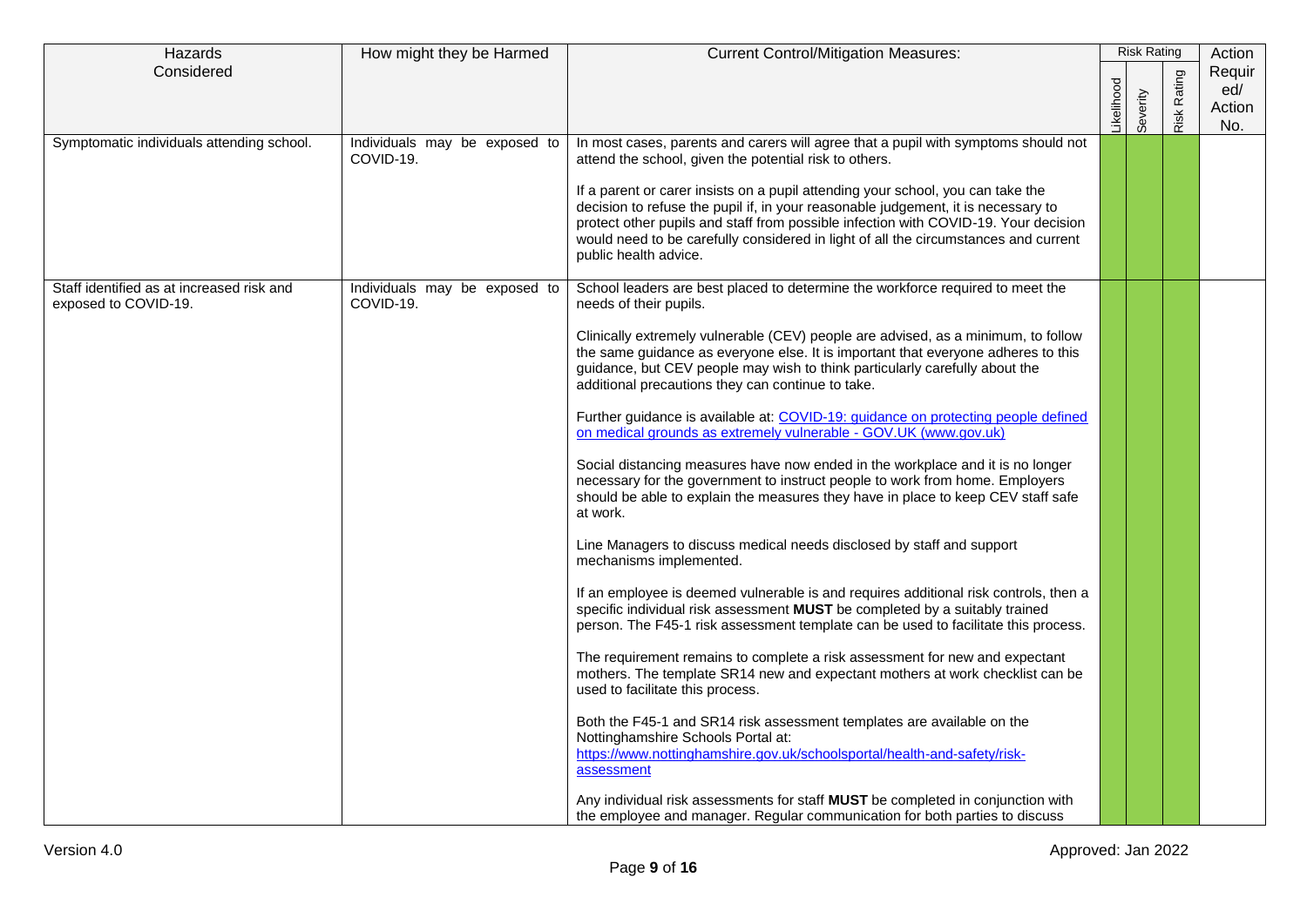| Hazards                                                              | How might they be Harmed                   | <b>Current Control/Mitigation Measures:</b>                                                                                                                                                                                                                                                                                                                                                                                                                             |                  | <b>Risk Rating</b> |                    | Action                         |  |
|----------------------------------------------------------------------|--------------------------------------------|-------------------------------------------------------------------------------------------------------------------------------------------------------------------------------------------------------------------------------------------------------------------------------------------------------------------------------------------------------------------------------------------------------------------------------------------------------------------------|------------------|--------------------|--------------------|--------------------------------|--|
| Considered                                                           |                                            |                                                                                                                                                                                                                                                                                                                                                                                                                                                                         | <b>ikelihood</b> | Severity           | <b>Risk Rating</b> | Requir<br>ed/<br>Action<br>No. |  |
|                                                                      |                                            | concerns and additional / reduced control measures. The risk assessment MUST<br>be reviewed by both the employee and manager regularly and updated to reflect<br>any changes to arrangements.                                                                                                                                                                                                                                                                           |                  |                    |                    |                                |  |
|                                                                      |                                            | The Health and Safety Executive (HSE) has published guidance:<br>Protect vulnerable workers - Working safely during the coronavirus<br>(COVID-19) pandemic (hse.gov.uk)<br>Talking with your workers about preventing coronavirus (COVID-19) -<br>Overview (hse.gov.uk)                                                                                                                                                                                                 |                  |                    |                    |                                |  |
| Increased risk of exposure to COVID-19<br>during educational visits. | Individuals may be exposed to<br>COVID-19. | Given the likely gap in COVID-19 related cancellation insurance, if you are<br>considering booking a new visit, whether domestic or international, you are advised<br>to ensure that any new bookings have adequate financial protection in place.                                                                                                                                                                                                                      |                  |                    |                    |                                |  |
|                                                                      |                                            | We continue to recommend you do not go on any international visits before the<br>start of the autumn term. From the start of the new school term, you can go on<br>international visits that have previously been deferred or postponed and organise<br>new international visits for the future.                                                                                                                                                                        |                  |                    |                    |                                |  |
|                                                                      |                                            | You must be aware that the travel list (and broader international travel policy) is<br>subject to change and green list countries may be moved to amber or red. The<br>travel lists may change during a visit and you mut comply with international travel<br>legislation and should have contingency plans in place to account for these<br>changes.                                                                                                                   |                  |                    |                    |                                |  |
|                                                                      |                                            | You should speak to either you visit provider, commercial insurance company, or<br>the risk protection arrangement (RPA) to assess the protection available.<br>Independent advice on insurance cover and options can be sought from the British<br>Insurance Brokers' Association (BIBA) or Association of British Insurers (ABI). Any<br>school holding ATOL or ABTA refund credit notes may use these credit notes to<br>rebook educational or international visits. |                  |                    |                    |                                |  |
|                                                                      |                                            | You must undertake a full and thorough risk assessment in relation to all<br>educational visits and ensure that any public health advice, such as hygiene and<br>ventilation requirements, is included as part of that risk assessment.                                                                                                                                                                                                                                 |                  |                    |                    |                                |  |
|                                                                      |                                            | General guidance about educational visits is available via: Health and safety on<br>educational visits - GOV.UK (www.gov.uk)                                                                                                                                                                                                                                                                                                                                            |                  |                    |                    |                                |  |
|                                                                      |                                            | This is supported by specialist advice from the Outdoor Education Advisory Panel<br>(OEAP): https://oeapng.info                                                                                                                                                                                                                                                                                                                                                         |                  |                    |                    |                                |  |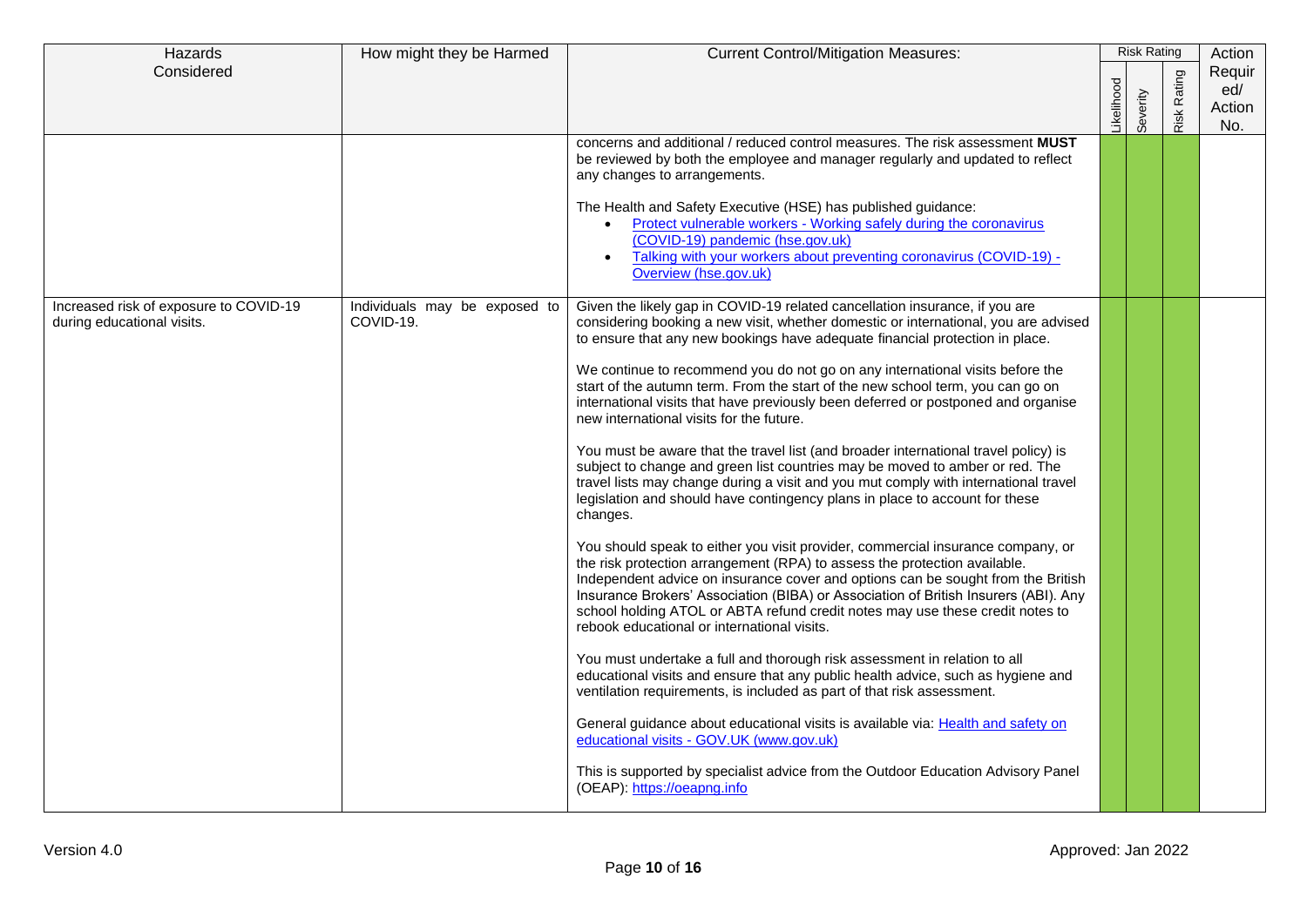| Hazards                                                                                                                                  | How might they be Harmed                   | <b>Current Control/Mitigation Measures:</b>                                                                                                                                                                                                                                                                                                              |           | <b>Risk Rating</b> |                    | Action                         |
|------------------------------------------------------------------------------------------------------------------------------------------|--------------------------------------------|----------------------------------------------------------------------------------------------------------------------------------------------------------------------------------------------------------------------------------------------------------------------------------------------------------------------------------------------------------|-----------|--------------------|--------------------|--------------------------------|
| Considered                                                                                                                               |                                            |                                                                                                                                                                                                                                                                                                                                                          | ikelihood | Severity           | <b>Risk Rating</b> | Requir<br>ed/<br>Action<br>No. |
| Failure to manage and implement COVID-19<br>controls during wraparound provision and<br>extra-curricular activity.                       | Individuals may be exposed to<br>COVID-19. | More information on planning extra-curricular provision can be found in the<br>guidance: Protective measures for holiday or after-school clubs and other out-of-<br>school settings for children during the coronavirus (COVID-19) outbreak - GOV.UK<br>(www.gov.uk)<br>A specific risk assessment must be completed for wraparound provision and extra- |           |                    |                    |                                |
|                                                                                                                                          |                                            | curricular activities outlining control measures to manage the risks associated with<br>COVID-19.                                                                                                                                                                                                                                                        |           |                    |                    |                                |
| Inadequate management of contractors and /<br>or visitors increasing risk of COVID-19<br>exposure and transmission.                      | Individuals may be exposed to<br>COVID-19. | Key control measures and ways of working within the school environment are<br>discussed with visitors / contractors on arrival.                                                                                                                                                                                                                          |           |                    |                    |                                |
|                                                                                                                                          |                                            | Contractor induction form (SR77) completed with contractors on arrival at site and<br>a record maintained.                                                                                                                                                                                                                                               |           |                    |                    |                                |
|                                                                                                                                          |                                            | D. Crampton, C. Whitehead or D. Whitehead (Site Team) to conduct contractor<br>induction and maintain a record.                                                                                                                                                                                                                                          |           |                    |                    |                                |
|                                                                                                                                          |                                            | Signage will be displayed around school to indicate any local arrangements e.g. for<br>parents and visitors on arrival to site.                                                                                                                                                                                                                          |           |                    |                    |                                |
|                                                                                                                                          |                                            | Avoid shaking hands with colleagues and visitors.                                                                                                                                                                                                                                                                                                        |           |                    |                    |                                |
|                                                                                                                                          |                                            | Parents provided with information about changes to pupil drop off / collection and<br>timetable for the school day via email, text, internet                                                                                                                                                                                                             |           |                    |                    |                                |
| Lack of essential supplies, including PPE,<br>cleaning materials and hygiene products may<br>increase the risk of COVID-19 transmission. | Individuals may be exposed to<br>COVID-19. | Local supply chains MUST be used to source PPE, cleaning materials and hygiene<br>products.                                                                                                                                                                                                                                                              |           |                    |                    |                                |
|                                                                                                                                          |                                            | Assurance of a secure supply chain to be in place for essential supplies prior to<br>reopening.                                                                                                                                                                                                                                                          |           |                    |                    |                                |
|                                                                                                                                          |                                            | Discuss with contractor agencies (for e.g. cleaning and catering) to ensure that<br>processes are in place for the supply of materials and provision of service.                                                                                                                                                                                         |           |                    |                    |                                |
|                                                                                                                                          |                                            | Emergency plans in place to for if there is an unmet urgent need for PPE, cleaning<br>materials and hygiene products to operate safely.                                                                                                                                                                                                                  |           |                    |                    |                                |
|                                                                                                                                          |                                            | M. Ellerby (Cleaning Supervisor) / Site Team will be responsible for checking<br>stocks of PPE, cleaning materials and hygiene products throughout the day.                                                                                                                                                                                              |           |                    |                    |                                |
|                                                                                                                                          |                                            | D. Crampton / M. Ellerby will be responsible for ordering and sourcing stocks of<br>PPE, cleaning materials and hygiene products.                                                                                                                                                                                                                        |           |                    |                    |                                |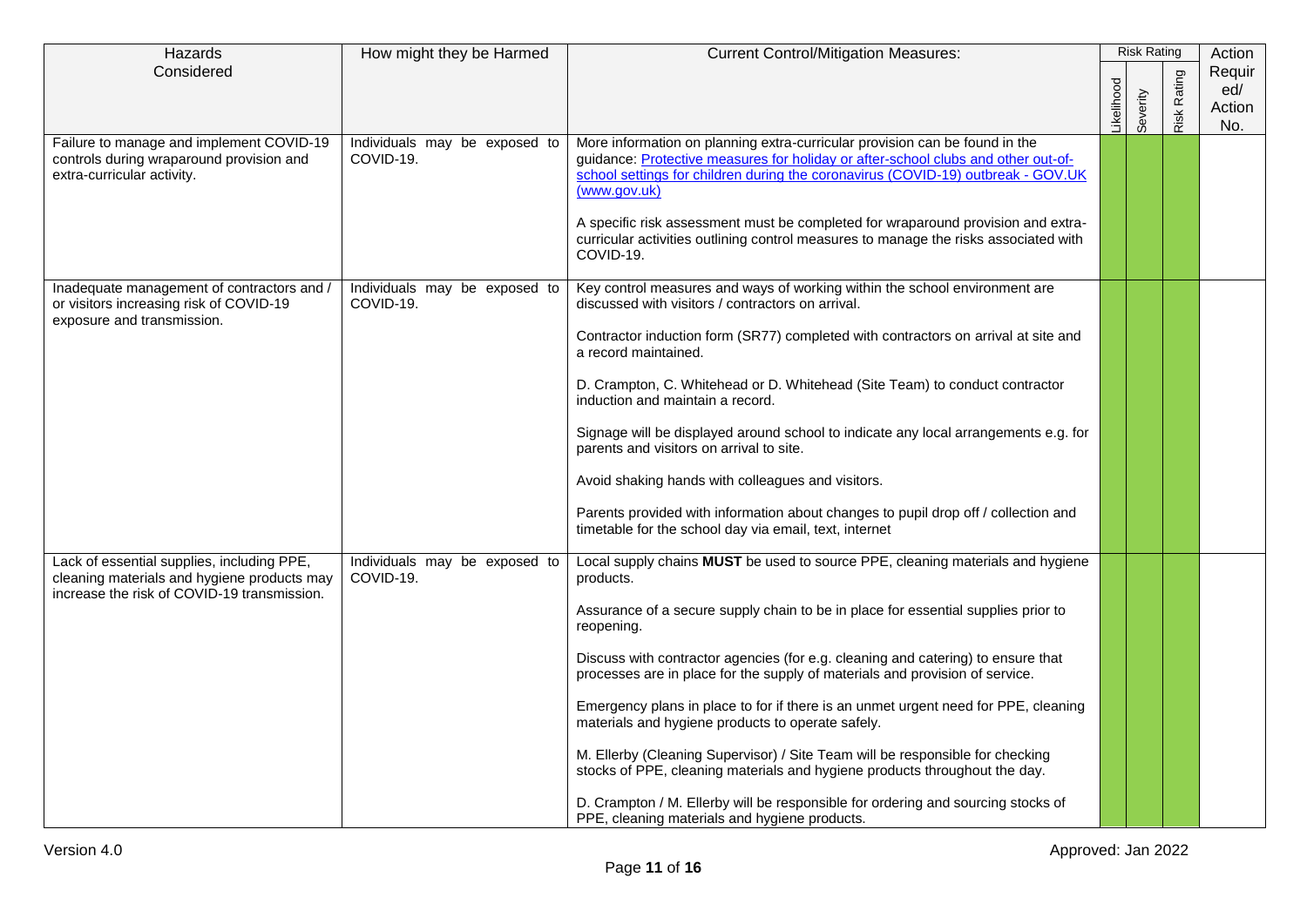| Hazards                                                                            | How might they be Harmed                                       | <b>Current Control/Mitigation Measures:</b>                                                                                                                                                                                                                                                                                                                                                                                                                                                                                                                                                                                                                                                                                                                                                                                                                                                                                                                                                                                                                                                                                                                                                                                                                                                                                                                                                                                                                           |           | <b>Risk Rating</b> |                    | Action                         |
|------------------------------------------------------------------------------------|----------------------------------------------------------------|-----------------------------------------------------------------------------------------------------------------------------------------------------------------------------------------------------------------------------------------------------------------------------------------------------------------------------------------------------------------------------------------------------------------------------------------------------------------------------------------------------------------------------------------------------------------------------------------------------------------------------------------------------------------------------------------------------------------------------------------------------------------------------------------------------------------------------------------------------------------------------------------------------------------------------------------------------------------------------------------------------------------------------------------------------------------------------------------------------------------------------------------------------------------------------------------------------------------------------------------------------------------------------------------------------------------------------------------------------------------------------------------------------------------------------------------------------------------------|-----------|--------------------|--------------------|--------------------------------|
| Considered                                                                         |                                                                |                                                                                                                                                                                                                                                                                                                                                                                                                                                                                                                                                                                                                                                                                                                                                                                                                                                                                                                                                                                                                                                                                                                                                                                                                                                                                                                                                                                                                                                                       | ikelihood | Severity           | <b>Risk Rating</b> | Requir<br>ed/<br>Action<br>No. |
|                                                                                    |                                                                | Where there is an unmet urgent need for PPE please contact your local authority.<br>Within Nottinghamshire please email ppe@nottscc.gov.uk for assistance.                                                                                                                                                                                                                                                                                                                                                                                                                                                                                                                                                                                                                                                                                                                                                                                                                                                                                                                                                                                                                                                                                                                                                                                                                                                                                                            |           |                    |                    |                                |
| Risk of fire and delayed evacuation due to<br>insufficient fire safety management. | Serious injury / ill-health / death in<br>the event of a fire. | Review the fire risk assessment to take into account any changes to the use of<br>building and / or rooms within it.<br>Consider any new fire hazards which may have been introduced, e.g. increased<br>supplies of PPE (source of fuel / block exits), alcohol hand gel (flammable - kept<br>away from heat sources) etc.<br>Doors propped open (to minimise contact and aid ventilation) MUST be closed on<br>sounding of the fire alarm (during emergency evacuation) and at the end of the<br>school day (overnight).<br>Fire doors <b>MUST</b> not be propped open.<br>Fire evacuation routes to be kept clear at all times.<br>Safe egress from the building MUST be considered during any reconfiguration of<br>room layout / usage.<br>Changes to fire evacuation procedures or roles supporting fire evacuation<br>(wardens / marshals absent) will be communicated to all staff via email, meetings,<br>internet<br>Fire drill to be completed termly or following changes and a record maintained in<br>the fire log book.<br>Personal Emergency Evacuation Plans (PEEPs) MUST be reviewed to ensure<br>support can be provided to staff and pupils.<br>Contingency plans in place for alternative support for PEEPs due to staff absence.<br>Alcohol hand gel MUST not be kept in cars due to fire risk in hot temperatures.<br>Site Team will be responsible for daily checks of the school building to ensure fire<br>evacuation routes are kept clear. |           |                    |                    |                                |
|                                                                                    |                                                                | G. Willis (SENDCO) will be responsible for reviewing PEEPs regularly and<br>amending support plans as required.                                                                                                                                                                                                                                                                                                                                                                                                                                                                                                                                                                                                                                                                                                                                                                                                                                                                                                                                                                                                                                                                                                                                                                                                                                                                                                                                                       |           |                    |                    |                                |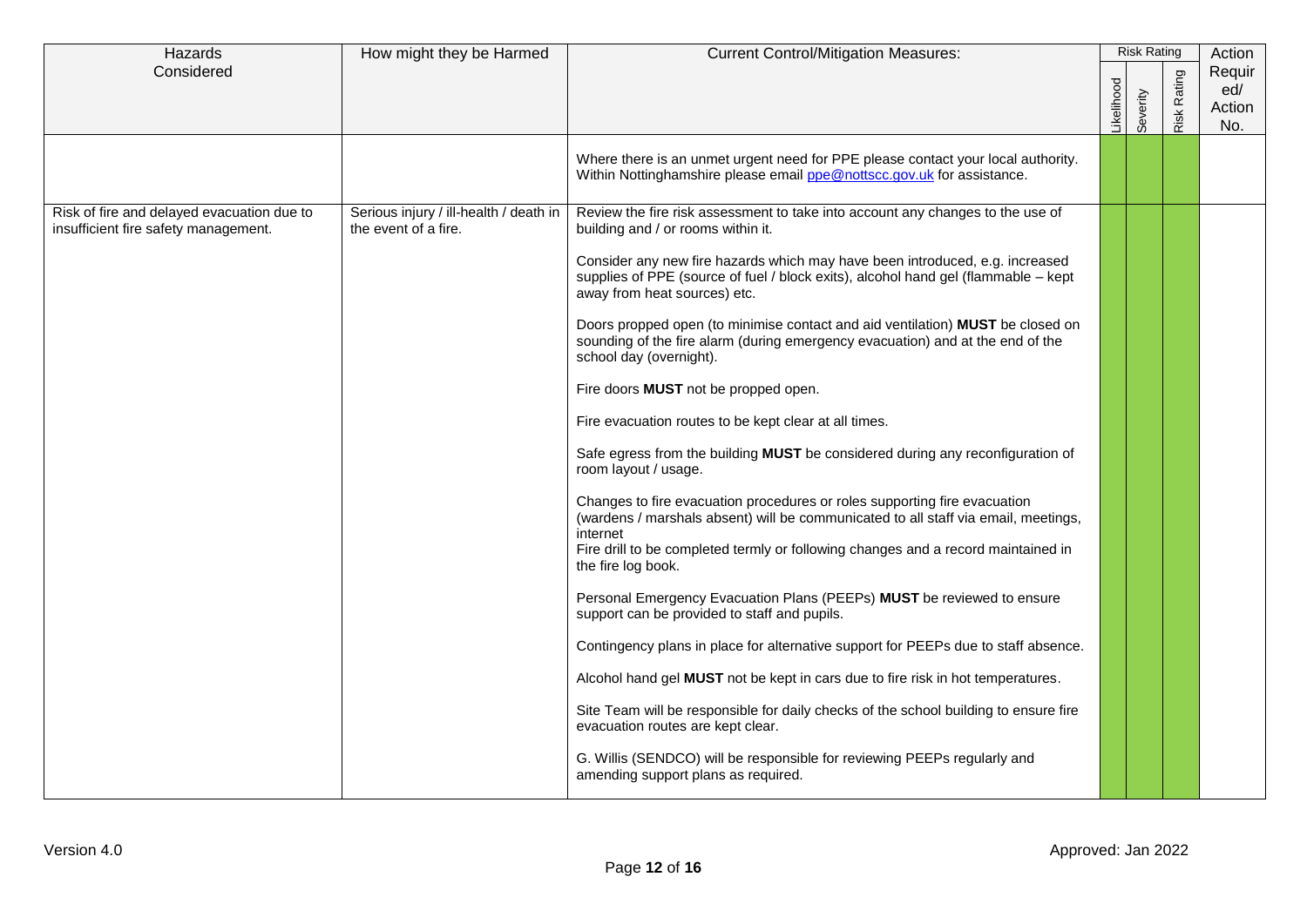| Hazards                                                                                                                                                         | How might they be Harmed                                                                                               | <b>Current Control/Mitigation Measures:</b>                                                                                                                                                                                                                                                                                                                                                                                                                                                                                                                                                                                                                                                                                                                                                                                                                                                                                                                                                                     | <b>Risk Rating</b> |          | Action             |                                |
|-----------------------------------------------------------------------------------------------------------------------------------------------------------------|------------------------------------------------------------------------------------------------------------------------|-----------------------------------------------------------------------------------------------------------------------------------------------------------------------------------------------------------------------------------------------------------------------------------------------------------------------------------------------------------------------------------------------------------------------------------------------------------------------------------------------------------------------------------------------------------------------------------------------------------------------------------------------------------------------------------------------------------------------------------------------------------------------------------------------------------------------------------------------------------------------------------------------------------------------------------------------------------------------------------------------------------------|--------------------|----------|--------------------|--------------------------------|
| Considered                                                                                                                                                      |                                                                                                                        |                                                                                                                                                                                                                                                                                                                                                                                                                                                                                                                                                                                                                                                                                                                                                                                                                                                                                                                                                                                                                 | -ikelihood         | Severity | <b>Risk Rating</b> | Requir<br>ed/<br>Action<br>No. |
| Inadequate first aid provision in school.                                                                                                                       | Injury or ill-health suffered as a<br>result of inadequate first aid<br>provision or incorrect first aid<br>treatment. | Adequate number of first aiders, emergency first aiders, paediatric first aiders<br>available in school.<br>A specific risk assessment to be produced to assess the first aid provision in<br>school. To be reviewed regularly and updated following any changes to staffing,<br>pupil numbers etc.<br>Specific first aid risk assessment to include consideration for additional RPE/PPE<br>required to facilitate care. Where a need is identified these items must be available<br>and staff informed of requirements.<br>If the need for PPE/RPE is required, then staff must be trained in the safe putting<br>on and removal of items.<br>If RPE is required, training and face-fit testing will be required. In this instance<br>please email the NCC H&S Team for assistance at hands@nottscc.gov.uk.<br>Training issued and refreshed continually to first aiders.<br>First aid kits suitably stocked, located and checked routinely.<br>School awareness of method for contacting emergency services. |                    |          |                    |                                |
| Staff experience violence, verbal abuse and<br>aggression from parents / pupils / visitors /<br>contractors / members of the public.<br><b>Additional Notes</b> | Stress, anxiety and<br>physical<br>injuries (cuts, bruising, fractures) if<br>abusive incidents occur.                 | Adequate supervision and awareness of pupil behaviours at all times.<br>Staff received Coping with Risky Behaviours (CRB) training as necessary.<br>Awareness of safeguarding pupils reporting procedures and designated<br>safeguarding officer.<br>Parents / visitors / members of the public informed that abusive behaviour will not<br>be tolerated.<br>All incidents where staff experience violence, verbal abuse or aggression MUST be<br>reported on Wellworker as "physical violence" or "verbal abuse or threat".<br>Wellworker can be accessed via: https://nottscc-<br>safety.oshens.com/login/default.aspx?ClassicSession=clear&CountrySet=true                                                                                                                                                                                                                                                                                                                                                   |                    |          |                    |                                |
|                                                                                                                                                                 |                                                                                                                        |                                                                                                                                                                                                                                                                                                                                                                                                                                                                                                                                                                                                                                                                                                                                                                                                                                                                                                                                                                                                                 |                    |          |                    |                                |
|                                                                                                                                                                 |                                                                                                                        |                                                                                                                                                                                                                                                                                                                                                                                                                                                                                                                                                                                                                                                                                                                                                                                                                                                                                                                                                                                                                 |                    |          |                    |                                |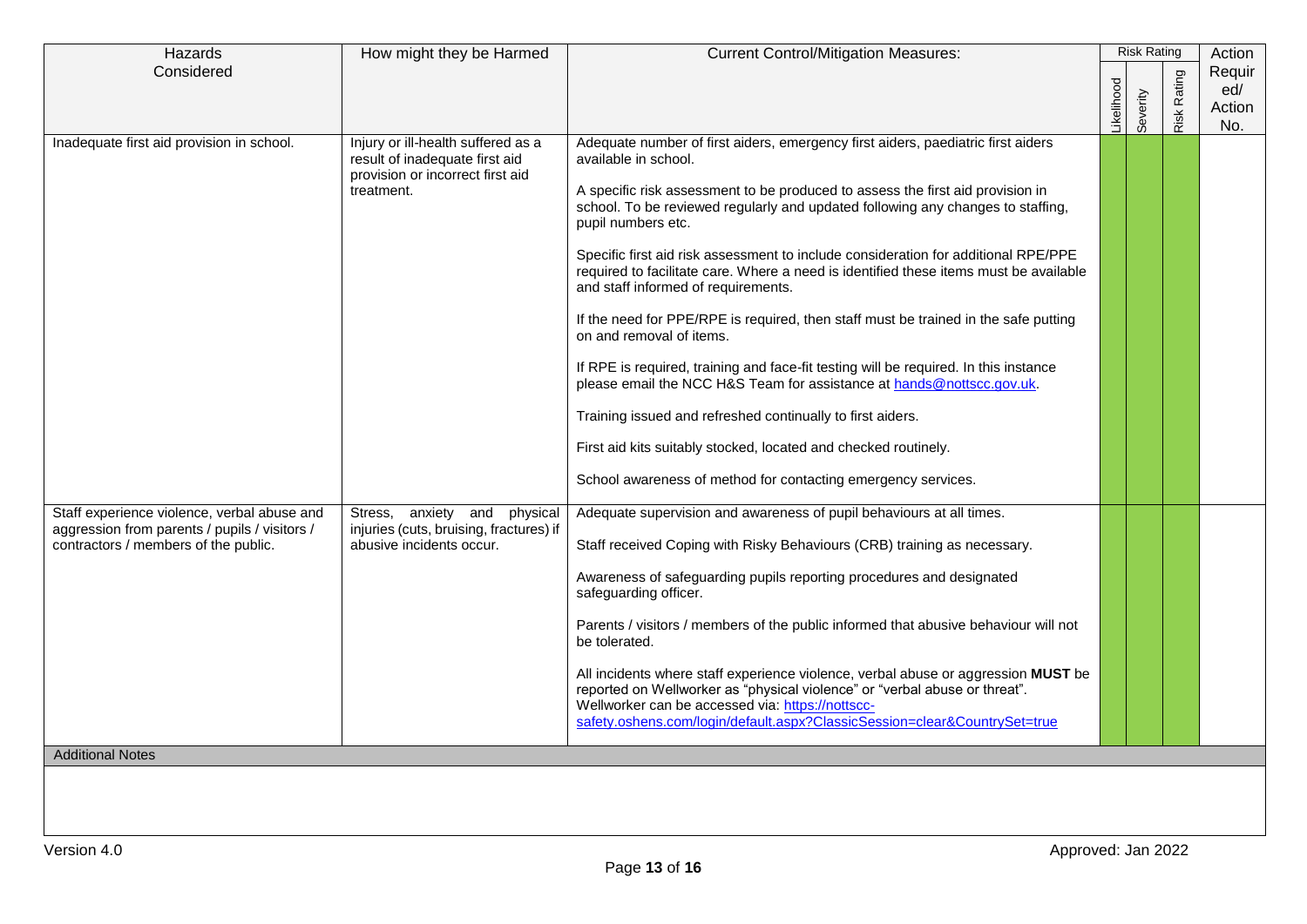| Control Improvements/Developments |                                                                     |                |                                     |                                  |  |  |  |  |
|-----------------------------------|---------------------------------------------------------------------|----------------|-------------------------------------|----------------------------------|--|--|--|--|
| Action No.                        | Recommended additional control measures                             | Responsibility | <b>Target Date</b>                  | Date Completed                   |  |  |  |  |
|                                   | Constant monitoring of the C-19 situation via HSE/NCC H&S and Media | NOVA/SLT       | <b>ON-GOING</b>                     | 14/09/2021                       |  |  |  |  |
| 2.                                | See additional guidance from the HSE                                | NOVA.SLT       | <b>ONGOING</b>                      | 29/11/2021                       |  |  |  |  |
| 3.                                | Implementation of guidelines issued on Jan.19th 2022                | NOVA/SLT       | 26/01/2022                          | 20/01/2022                       |  |  |  |  |
|                                   |                                                                     |                | Click or tap<br>to enter a<br>date. | Click or tap to<br>enter a date. |  |  |  |  |

Additional info, (Jan.19th 2022) – see prefix page 1.

[COVID NOV.2021 Schools\\_guidance\\_update\\_for\\_Omnicron\\_-\\_29\\_Nov.pdf](file://///torchacademygatewaytrust-my.sharepoint.com@SSL/DavWWWRoot/personal/kbarber_newarkacademy_co_uk/documents/Restored/Documents/COVID%20-%2019/COVID%20NOV.2021%20Schools_guidance_update_for_Omnicron_-_29_Nov.pdf)

| $\sim$<br>TON<br>.<br><b>CRAMI</b><br>Signature of<br>Assessor:<br>◡            | 19/01/2022<br>Date: |
|---------------------------------------------------------------------------------|---------------------|
| FISHER<br>$\overline{\phantom{0}}$<br>Signature of Person<br>Authorising:<br>J. | 20/01/2022<br>Date: |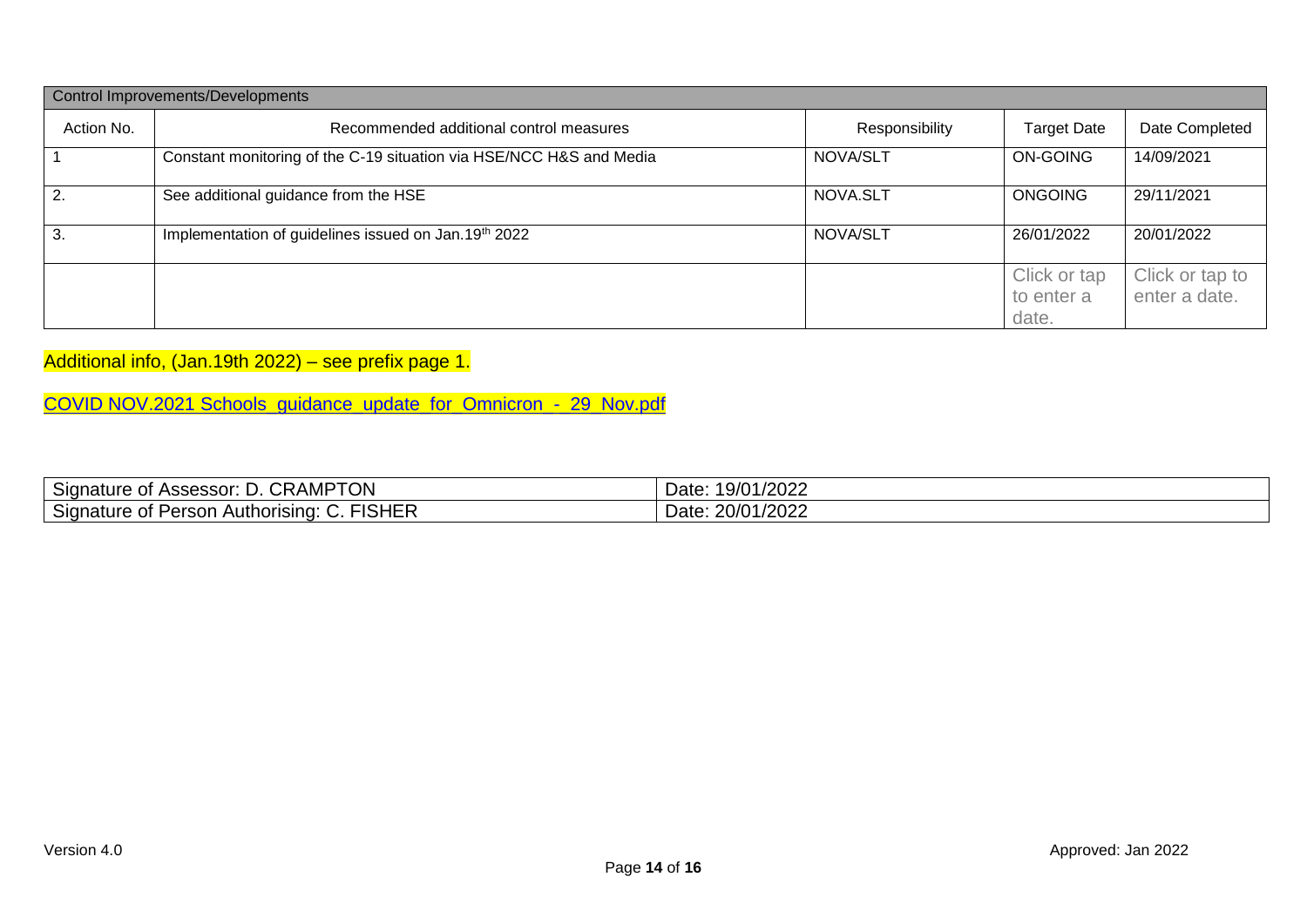| of Harm   | Major      | <b>Tolerable</b>             | <b>Substantial</b> | <b>Substantial</b> |  |
|-----------|------------|------------------------------|--------------------|--------------------|--|
| Severity  | Minor      | <b>Trivial</b>               | <b>Tolerable</b>   | <b>Substantial</b> |  |
| Potential | Negligible | <b>Trivial</b>               | <b>Trivial</b>     | <b>Tolerable</b>   |  |
|           |            | Rare                         | Possible           | Almost<br>Certain  |  |
|           |            | Likelihood of Harm Occurring |                    |                    |  |

| <b>Definitions</b> |                                                 |  |  |  |  |
|--------------------|-------------------------------------------------|--|--|--|--|
| <b>Substantial</b> | Take appropriate action within agreed<br>period |  |  |  |  |
| <b>Tolerable</b>   | <b>Monitor Situation</b>                        |  |  |  |  |
| Frivial            | No Action Required                              |  |  |  |  |

| Reviews – this assessment should be reviewed at intervals no greater than 12 months or if there are changes to the procedures, personnel, work environment or following an<br>incident |                     |             |           |                    |                     |             |           |  |
|----------------------------------------------------------------------------------------------------------------------------------------------------------------------------------------|---------------------|-------------|-----------|--------------------|---------------------|-------------|-----------|--|
| <b>Review Date</b>                                                                                                                                                                     | Comments/Amendments | Reviewed By | Signature | <b>Review Date</b> | Comments/Amendments | Reviewed By | Signature |  |
| Click or tap                                                                                                                                                                           |                     |             |           | Click or tap       |                     |             |           |  |
| to enter a                                                                                                                                                                             |                     |             |           | to enter a         |                     |             |           |  |
| date.                                                                                                                                                                                  |                     |             |           | date.              |                     |             |           |  |
| Click or tap                                                                                                                                                                           |                     |             |           | Click or tap       |                     |             |           |  |
| to enter a                                                                                                                                                                             |                     |             |           | to enter a         |                     |             |           |  |
| date.                                                                                                                                                                                  |                     |             |           | date.              |                     |             |           |  |
| Click or tap                                                                                                                                                                           |                     |             |           | Click or tap       |                     |             |           |  |
| to enter a                                                                                                                                                                             |                     |             |           | to enter a         |                     |             |           |  |
| date.                                                                                                                                                                                  |                     |             |           | date.              |                     |             |           |  |
| Click or tap                                                                                                                                                                           |                     |             |           | Click or tap       |                     |             |           |  |
| to enter a                                                                                                                                                                             |                     |             |           | to enter a         |                     |             |           |  |
| date.                                                                                                                                                                                  |                     |             |           | date.              |                     |             |           |  |